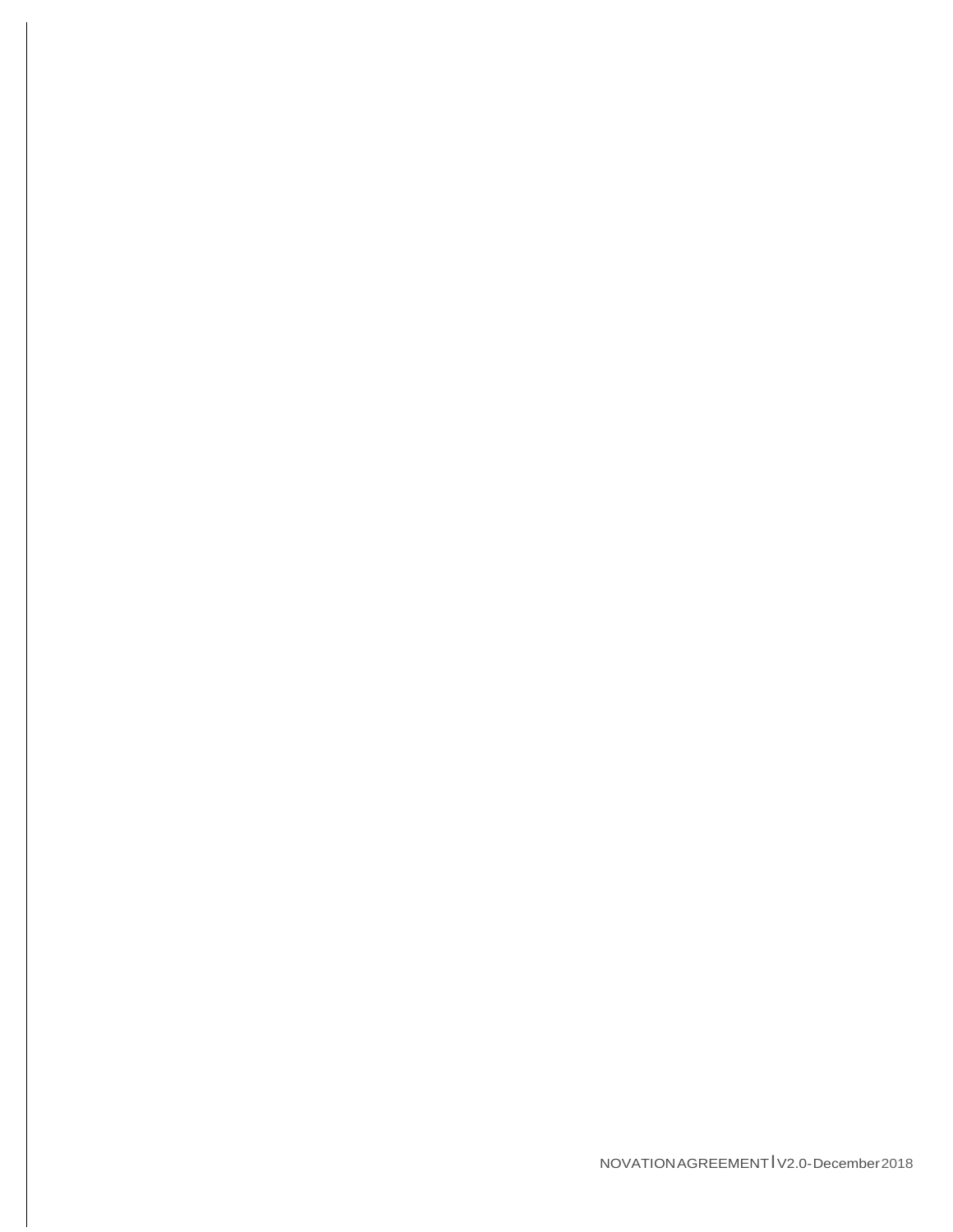



https://sam.gov/SAM/pages/public/searchRecords/searchResults.jsf 1/1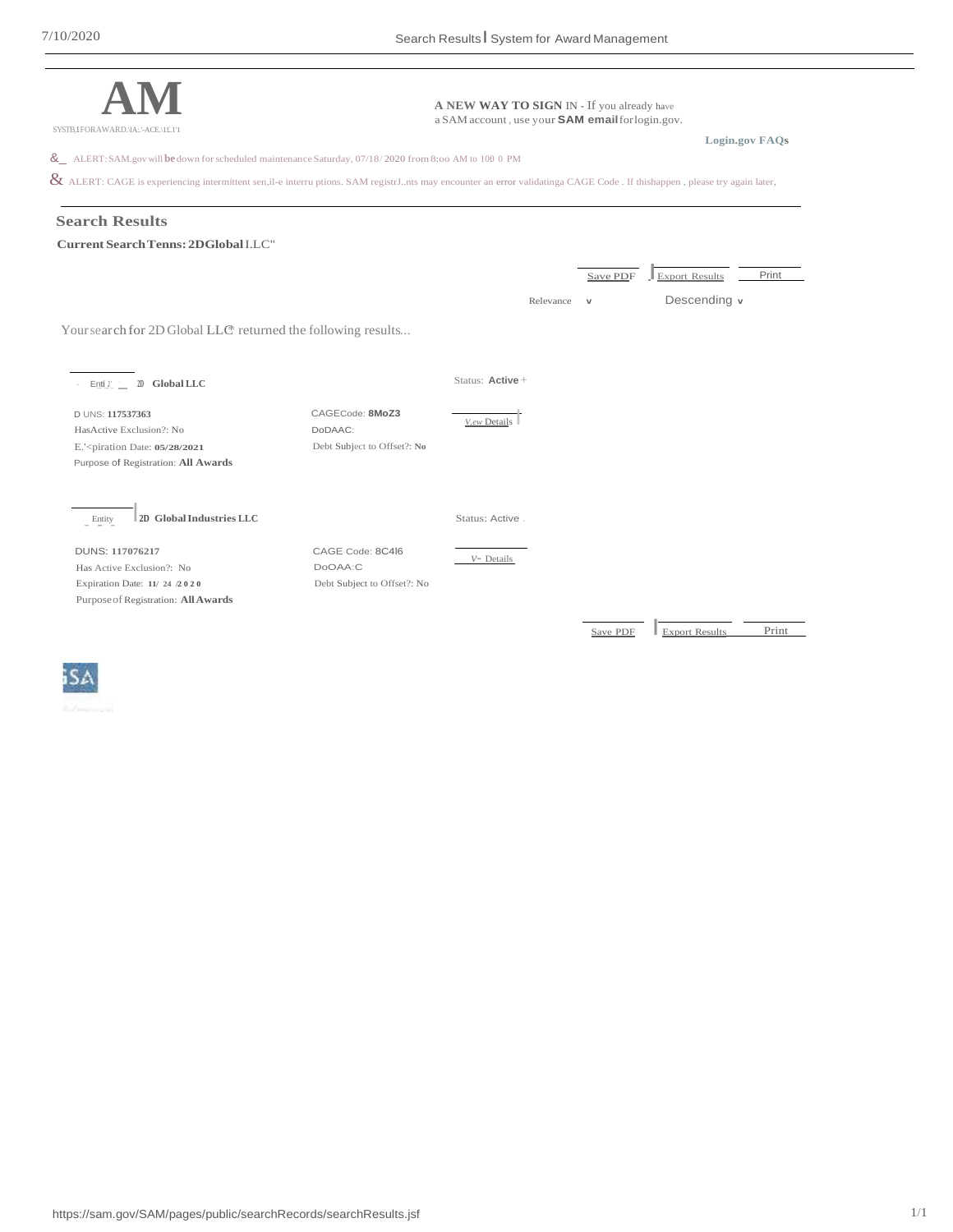

**A** ALERT: SAM.gov will be down for scheduled maintenance Saturday, 07/18/2020 from 8:oo AM to 10:00 PM

Entity Overview

A ALERT: CAGE is experiencing intermittent service interruptions.SAM registrants may encounter an error validating a CAGE Code. If thishappens, please try again later.

# Entity Dashboard

#### , Enti!)' Overview

- Enti Reistratio
	- Core Data
	-
	- ReP.S&Certs
	- POCs
	- À.
	- , Service Contract ReP.Q.!1
	- ► BioPreferred Repo...11
- , Exclusions
	- Active Exclusions
	- Inactive Exclusions
	- Excluded Family Members

RETURNTOSE.-.RCH

, Assertions **Entity Regjstration Summary Name:** 2D Global LLC **BusinessType:** Business or Organization **Last Updated By:** Major Robertson **Registration Status:** Active **Activation Date:** 06/ 18/ 2020 **Expiration Date:** 05/28/2021

**Exclusi on Summary**

**Active Exclusion Records?**No

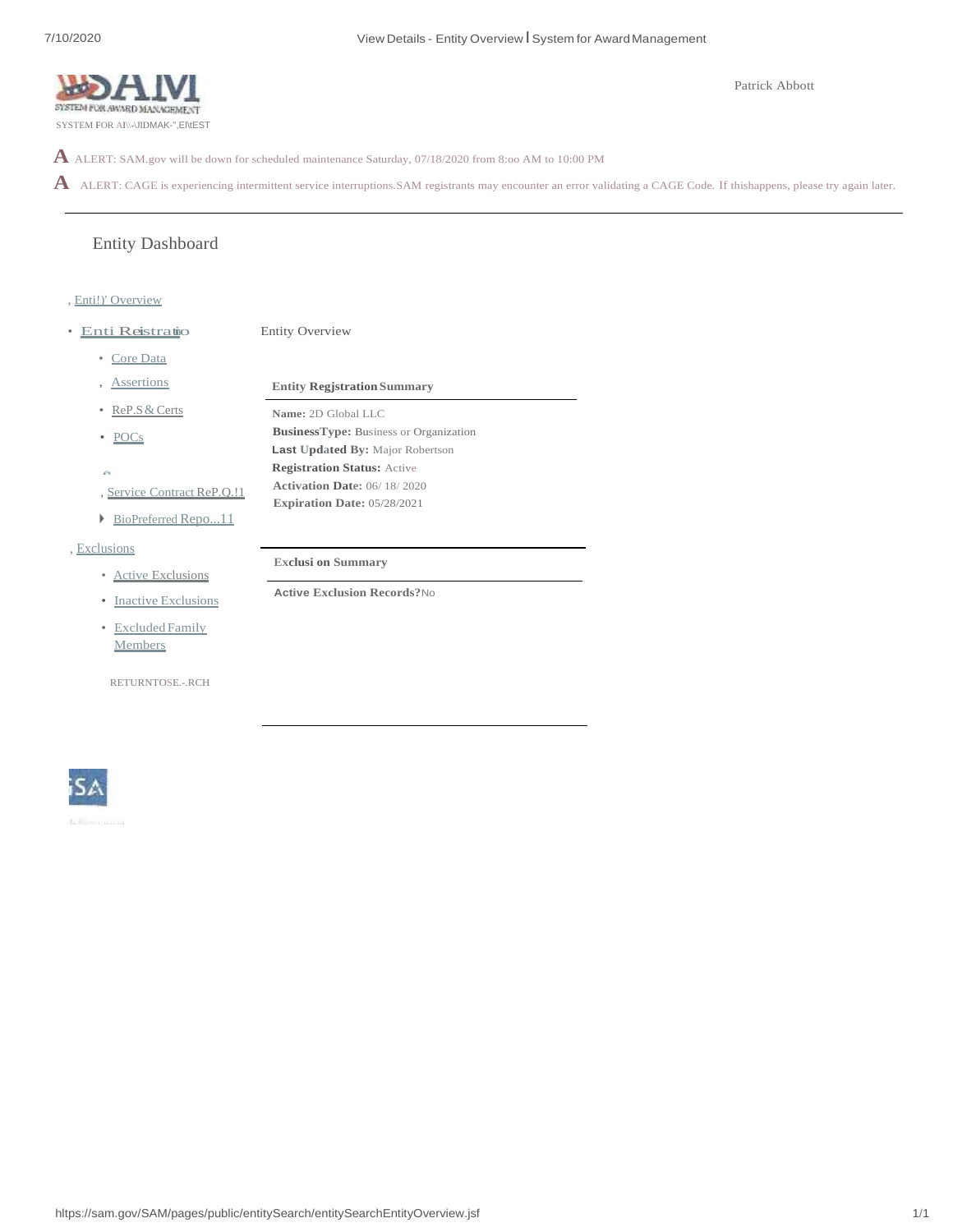|                                          | SYSTEM FOR AWARD MANAGEMENT<br>S\'S!BIFORA\\'.ARD)I AS,IGE\.10-i |                                           |           |                 | A NEW WAY TO SIGN IN - If you already have<br>a SAMaccount, use your SAM email for login.gov.                                                                                 |                |
|------------------------------------------|------------------------------------------------------------------|-------------------------------------------|-----------|-----------------|-------------------------------------------------------------------------------------------------------------------------------------------------------------------------------|----------------|
|                                          |                                                                  |                                           |           |                 | $\&$ ALERT: SAM.govv.ill be down for scheduled maintenance Saturday, 07/18/2020 from 8:00 AM to 10:00 PM                                                                      | Login.gov FAQs |
|                                          |                                                                  |                                           |           |                 | ${\bf A}$ ALERT: CAGE is experiencing intennittent sen•ice interruptions. SAM registrants may encounter an errorvalidating a CAGECode. Ifthishappens, please ti) again later. |                |
|                                          |                                                                  | Disaster Response Registry Search         |           |                 |                                                                                                                                                                               |                |
|                                          | <b>Registration Status</b>                                       |                                           |           |                 | $\mathsf{I}^{\mathsf{I}}$ <b>J</b> Active $\mathsf{D}$ Inactive                                                                                                               |                |
|                                          |                                                                  | Regb'Irations with an Active Exclusion(s) |           | Yes             | $\bigcirc$ No                                                                                                                                                                 |                |
| Registrations with DebtSubject to Offset |                                                                  |                                           |           | $\Omega$<br>Yes | $O$ No                                                                                                                                                                        |                |
|                                          | ml                                                               | mm                                        | condition |                 | Within an accordion, search will be performed with an OR condition. Between at-cord.ions, search will be performed with an AND                                                |                |
| 0                                        |                                                                  | Entity                                    |           |                 |                                                                                                                                                                               |                |
|                                          |                                                                  | Geographic Area<br>Served                 |           |                 |                                                                                                                                                                               |                |
| D                                        |                                                                  | Location                                  |           |                 |                                                                                                                                                                               |                |
|                                          |                                                                  | Socio-EconomicStatus                      |           |                 |                                                                                                                                                                               |                |
|                                          |                                                                  | Se rvi                                    |           |                 |                                                                                                                                                                               |                |
|                                          |                                                                  |                                           |           |                 |                                                                                                                                                                               |                |

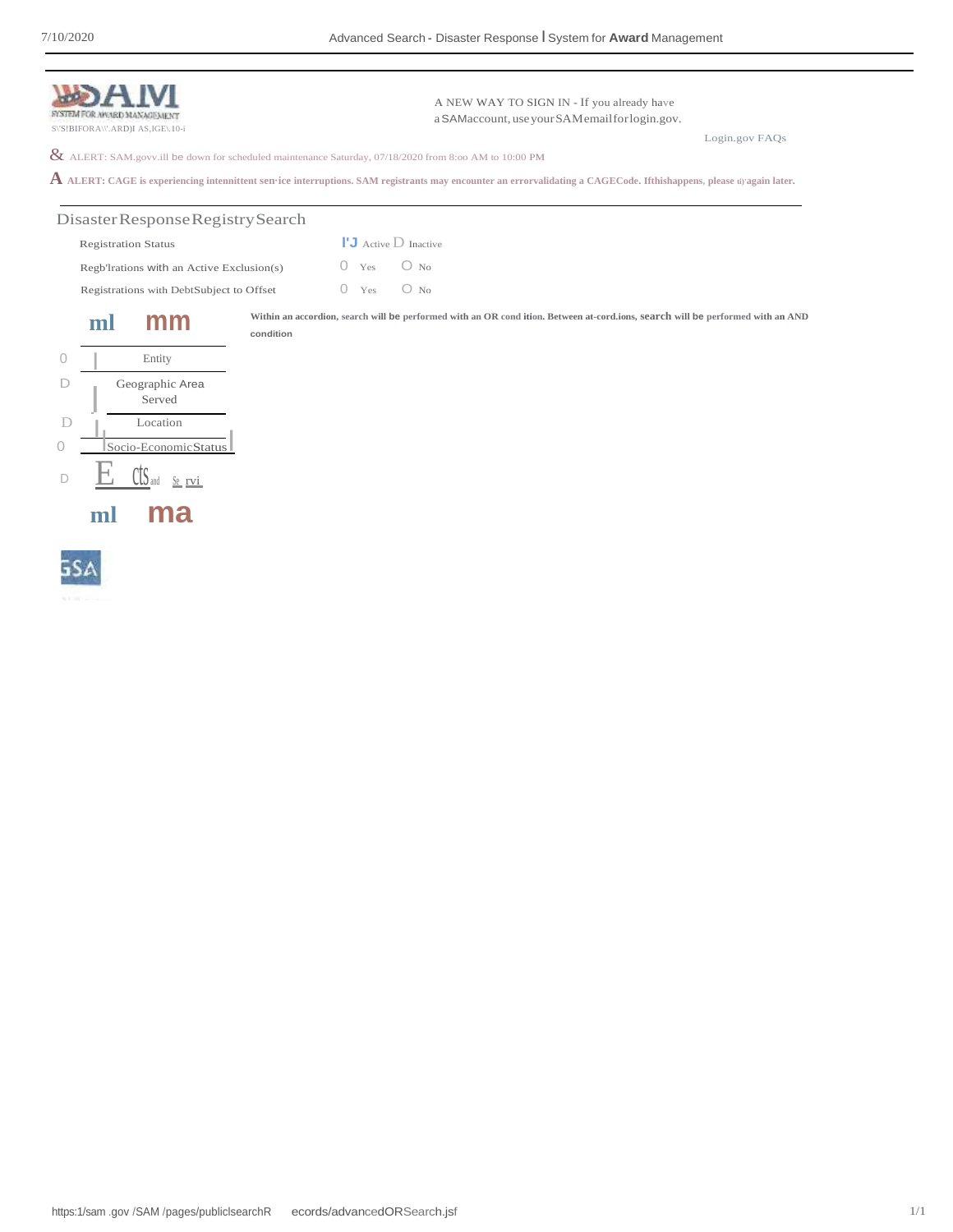

**A** ALERT: SAM.gov will be down for scheduled maintenance Saturday, 07/18/ 2020 from 8:oo**AM** to 10:00 PM

A ALERT: CAGE is experiencing intermittent service interruptions. SAM registrants may encounter an error validating a CAGE Code. If this happens, please try again later.

# Entity Dashboard

, Enti ty Overview

```
Review Core Data
       œ
     , Core Data
                                                                                           Review Core Data
      • Assertions
                                       This is a view only screen. If you want to make changes to this entity registration, please select My SAM link, selecttheentity 
                                       registration under Complete Registrations, and then choose the "Update" button.
     • Regs &Certs
                                                                                              V VIEW HISTORICAL RECORD
                                      Current Record
' _B&p
     ► Service Contract ReP-Qrt
                                         DUNS Number:
                                                                                                 117537363
      • BioPreferredRepQ!.1
                                        D&B Legal Business Name : 
                                                                                                2 D Global LLC
, Excl u sions
                                         Doing Business As:
                                                                                                 (none)
      , Active Exclusions
      , Inact ive Exclusions
                                         Business &TINInformation:
      • Excluded FamilY.
        Members
                                          Business Information:
       RETURN TOSEARCH
                                                                                     05/2 2/ 20 19
                                            Business Start Date:
                                            FiscalYearEndCloseDate: 
                                                                                     05 /2 2
                                            Company Division Name:
                                            Company Division Number: 
                                            Corporate URL: 
                                            Congressional District: 
                                             Initial Registration Date:<br>
Submission Date:<br>
Activation Date:<br>
Expiration Date:
                                            Initial RegistrationDate:
                                                                                     TX 08
                                            Submission Date: 
                                            ActivationDate:
                                            MPIN:
                                           PhysicalAddress:
                                            Addr ess Line 1:
                                                                                      9 Crested Tern Ct 
                                            City:
                                                                                      The Woodlands 
                                            State/ Province: 
                                                                                      TX
                                                                                      UNITED STATES
                                             Country:
                                             ZIP/Postal Code: 
                                                                                      77380 - 3314
                                            Mailing Address: 
                                             AddressLine 1:
                                                                                      9 CrestedTern CtAddress Line 2:
```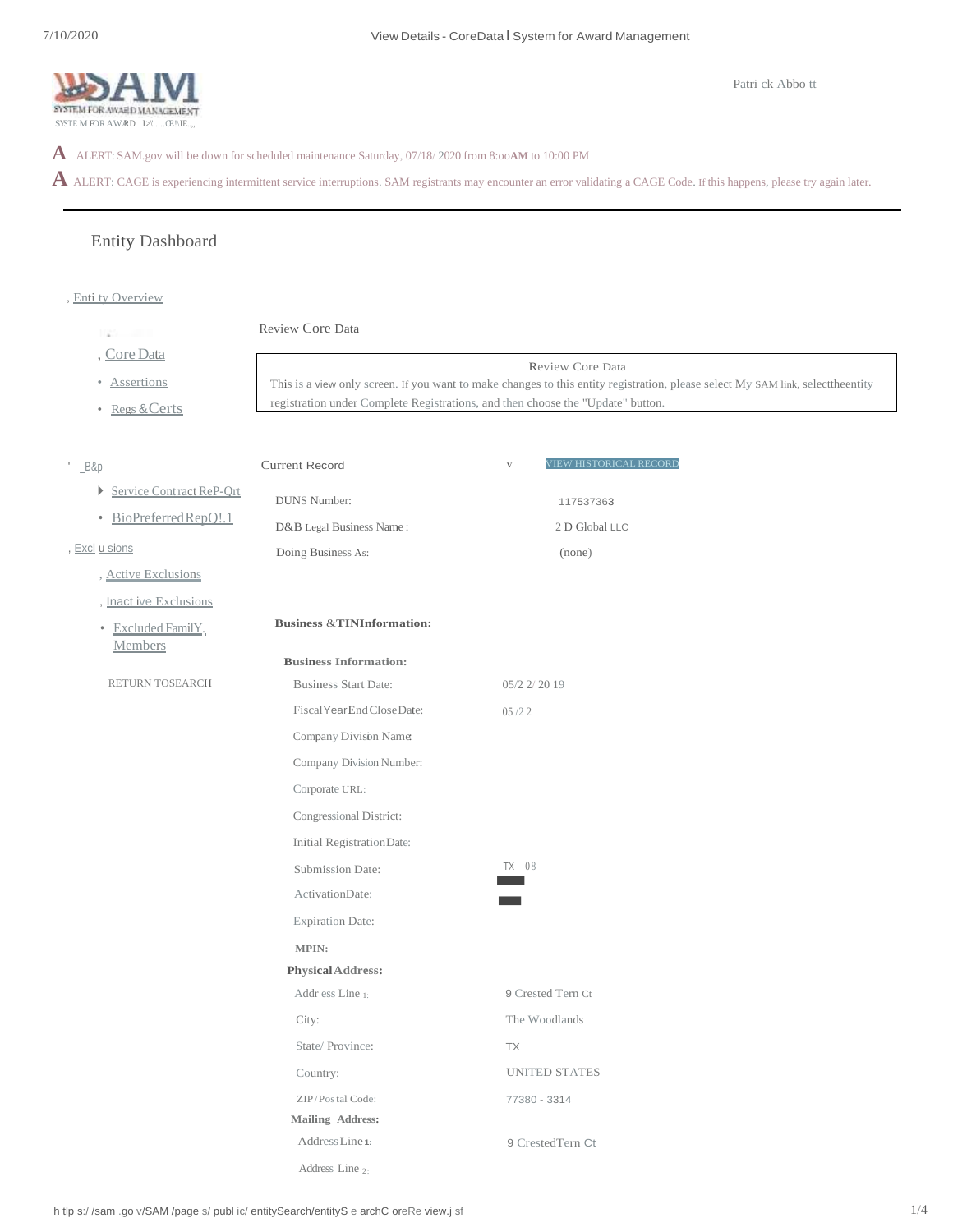# 7/10/2020 View Details - Core DataI System for Award Management

| City:                                     | The Woodlands          |
|-------------------------------------------|------------------------|
| Stale/Province:                           | <b>TX</b>              |
| Country:                                  | <b>UNITED STATES</b>   |
| ZIP/Postal Code:                          | 77380                  |
| Sensitive Identifiers:                    |                        |
| SSN:                                      |                        |
| IRS consent:                              |                        |
| Tax Payer Name:                           | Patrick J Abbott       |
| Address Line1:                            | 9 Crested Tern Ct      |
| Address Line 2:                           |                        |
| City:                                     | The Woodlands          |
| State:                                    | TX                     |
| Country:                                  | <b>UNITED STATES</b>   |
| Zrp/Postal Code:                          | mBo                    |
| TypeofTax:                                | Applicable Federal Tax |
| Tax Year: (Most Recent Tax Year)          | 2019                   |
| NameofIndividual Executing Consent:       | Patrick J Abbott       |
| Titleof the Individual Executing Consent: | Chairman               |
| Signature:                                | Patrick J Abbott       |
| <b>TIN Consent Date:</b>                  |                        |
| <b>CAGE/NCAGE Code</b>                    |                        |

#### **CAGE/NCAGE Code**

| CAGE:                                     | 8MoZ3                     |
|-------------------------------------------|---------------------------|
| Does this entity have an Immediate Owner? | No                        |
| Does this entity have any Predecessors?   | No                        |
| <b>General Information</b>                |                           |
| Doing Business As:                        | (none)                    |
| Country of Incorporation:                 | <b>UNITED STATES</b>      |
| State of Incorporation:                   | <b>TIC</b>                |
| Correspondence Flag:                      |                           |
| Company Security Level:                   | Government Non-Classified |
|                                           |                           |

#### Highest Employee Security Level: Government Secret

#### **Business Types**

Check the registrant's Reps & Certs, if present, under FAR 52.212-3or FAR 5 2.219 -1 to determine if Lhe entity is an SBA-certified HUBZone small business concern. Additional small business information maybe found in the SBA's!ll.namic Small Business Search if the entity completed the SBA Supplemental Pages duringregistration.

#### **Entity Structure**

Partnership or l.imjted Liability Partnership

## **Profit Structure**

For Profit Organization

**Business Types**

#### **Veteran Owned Business**

Service Disabled Veteran Owned Business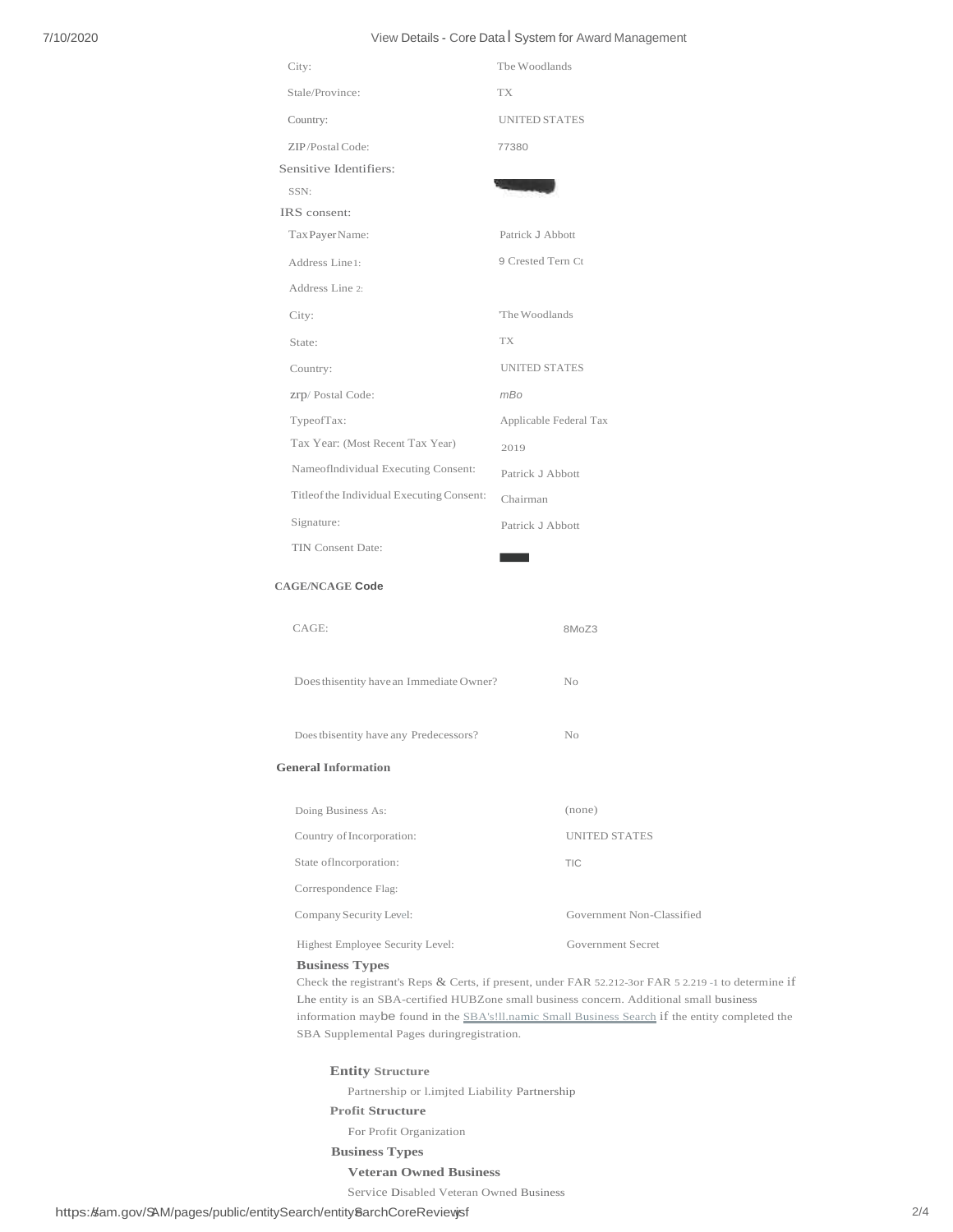#### 7/10/2020 View Details - Core Data I System for Award Management

## **Entity Type**

Business orOrganization

#### **PurposeofRegistration**

All Awards

#### **Other Entity Qualifiers**

Community Development Corporation

#### **Organization Factors**

Limited Liability Company

#### **Financial Information**

| Do you accept credit cards as a method of payment"?  |       | N <sub>o</sub>                 |  |
|------------------------------------------------------|-------|--------------------------------|--|
| <b>Account De tails: WELLS FARGO BANK - Checking</b> |       |                                |  |
| CAGE Code:                                           | 8MoZ3 |                                |  |
| Electronic Funds Transfer:                           |       |                                |  |
| Account Type:                                        |       | Checking                       |  |
| Financial Institute:                                 |       | <b>WELLS FARGO BANK</b>        |  |
| ABA Routing Number:                                  |       |                                |  |
| Account Number:                                      |       |                                |  |
| Lockbox Number:                                      |       |                                |  |
| <b>Automated Clea.ring House (ACH):</b>              |       |                                |  |
| ACH U.S. Phone:                                      |       | $(214)998 - 8457$              |  |
| ACH Non-U.S. Phone:                                  |       |                                |  |
| <b>ACH Fax:</b>                                      |       |                                |  |
| <b>ACH Email:</b>                                    |       | patrick@2DGlobal.com           |  |
| <b>Remittance Address:</b>                           |       |                                |  |
| Rentittance Name:                                    |       | 2D Global LLC Patrick J Abbott |  |
| Address Line1:                                       |       | 9 Crested Tern Court           |  |
| Address Line 2:                                      |       |                                |  |
| City:                                                |       | The Woodlands                  |  |
| State:                                               |       | <b>TX</b>                      |  |
| Country:                                             |       | <b>UNITED STATES</b>           |  |
| ZIP/PostalCode:                                      |       | 77380                          |  |

#### **Executive Compensation Questions**

In your business or organization's preceding completed fiscal year, did your business or organization (the legal entity to which this specific SAM record, represented by a DUNS number, belongs) receive both of the following: 1. So percent or moreof your annual gross revenues in U.S. federal contracts, subcontracts, loans, grants, subgrants, and/or cooperative agreements and 2. \$25,000,000 ormore inannual gross revenues from U.S. federal contracts, subcoulracts, loans, grants, subgrants, and/or cooperative agreements? **No**

Doesthe public have accessto information about the compensation ofthe senior executivesin your business or organization (the legal entity to which thisspecific SAM record, represented by a DUNS number, belongs) through periodic reports filed und er section 13{a)or 15(d) of the Securities fachange Act of 1934(15 U.S.C. 78m(a), 78o(d)) or section 6104 of the Internal Revenue Code of 1986?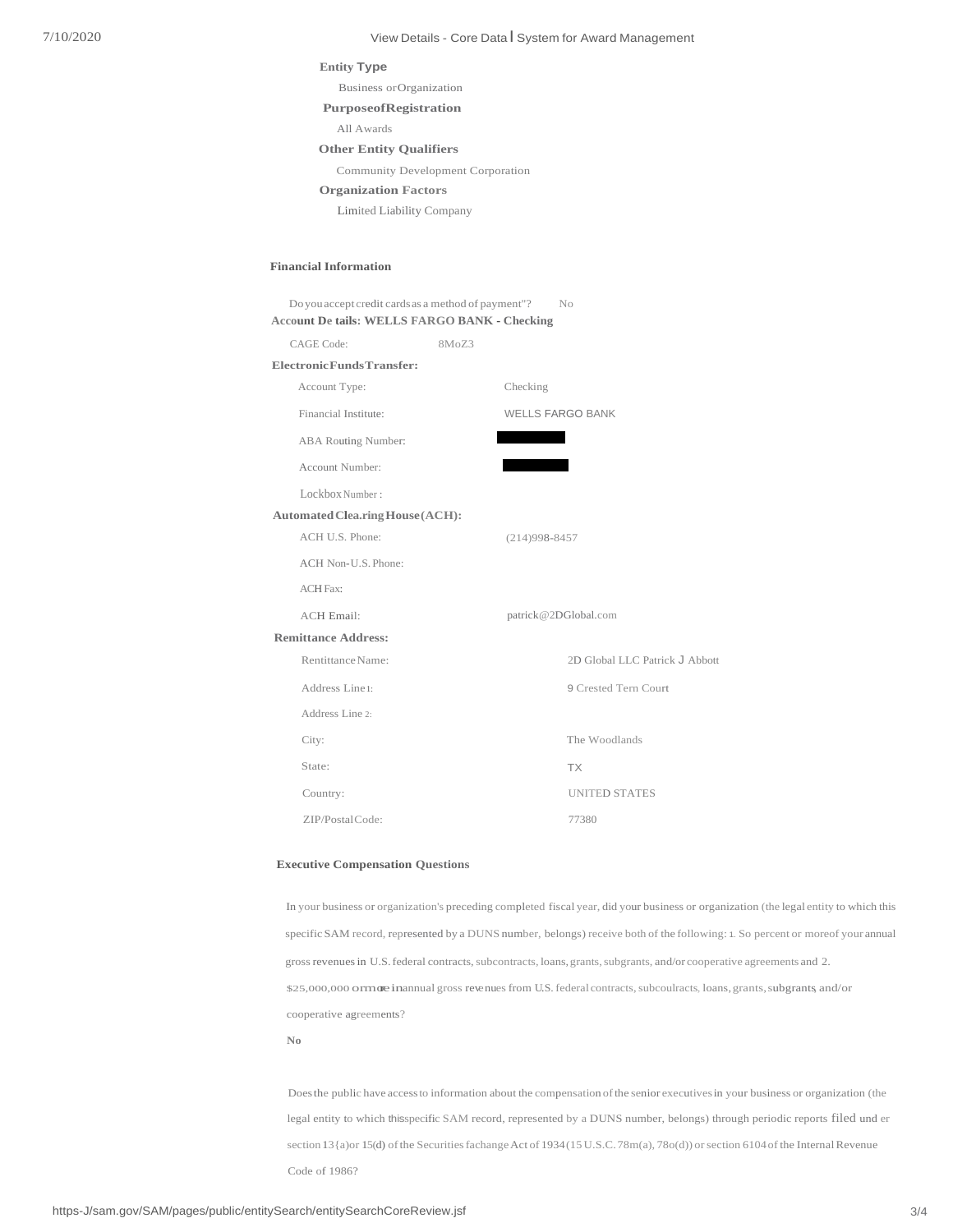# **Change to CAGE account**

Patrick Abbott [<patrick@2dglobal.com>](mailto:patrick@2dglobal.com)

Thu 6/1 8/2020 1:04 PM

**To:** Cc: Patrick Abbot[t <patrick@2dglobal.com>;](mailto:patrick@2dglobal.com) wen as the company mandate

Please see the addition of-Terry McEwen as-the company mandate.

| Entity                                            | Record 1                                                                                                   |
|---------------------------------------------------|------------------------------------------------------------------------------------------------------------|
| Entity Identification                             |                                                                                                            |
| <b>OUNS</b>                                       | 117537363                                                                                                  |
| <b>DUNS Plus 4</b>                                | 117737363-8664                                                                                             |
| Cage Code                                         | 8MOZ3                                                                                                      |
| NCAGE Code                                        | <b>USMC</b>                                                                                                |
| Legal Business Name                               | 2DGlobal LLC                                                                                               |
| OBA Name                                          | 2D Global, 2D Humanitarian                                                                                 |
| <b>Registration Purpose</b>                       | 22                                                                                                         |
| <b>Registration Status</b>                        | А                                                                                                          |
| <b>Registration Date</b>                          | 030101                                                                                                     |
| Last Update Date                                  | 060120                                                                                                     |
| Expiratio n Date                                  | N                                                                                                          |
| <b>Activation Date</b>                            |                                                                                                            |
| No Public Display                                 |                                                                                                            |
| <b>Exclusion Status</b>                           | 2D Global Humanitarian                                                                                     |
|                                                   | Veteran Service Connected                                                                                  |
|                                                   | Disabled Veteran SmallBusiness Owner                                                                       |
|                                                   |                                                                                                            |
| Core Data                                         | у                                                                                                          |
| Duns Information                                  | У                                                                                                          |
| Hq Parent DUNS                                    | N                                                                                                          |
| <b>DUNS Number</b>                                | y                                                                                                          |
| Legal Business Name                               | 2D Global LLC. 2D Global Humanitarian 501 c3                                                               |
| Address                                           | 21 Waterway Aye The Woodlands Texas 77380                                                                  |
| Phone Number                                      | S                                                                                                          |
| Domestic Parent DUNS                              |                                                                                                            |
| <b>DUNS Number</b>                                |                                                                                                            |
| Legal Business Name                               |                                                                                                            |
| <b>Address</b>                                    |                                                                                                            |
| Phone Number<br>Global Parent DUNS                | 2D Global LLC                                                                                              |
| <b>DUNS Number</b>                                | 117737363-8664                                                                                             |
|                                                   |                                                                                                            |
| Legal Business Name<br><b>Address</b>             |                                                                                                            |
| Phone Number                                      |                                                                                                            |
| <b>ONB Monitoring</b>                             | у                                                                                                          |
| Legal Business Name                               | 2D Global LLC                                                                                              |
| OBA Name                                          |                                                                                                            |
| Out Of Business Flag                              |                                                                                                            |
| Monitoring Statu s                                | Active                                                                                                     |
| Last Updated                                      |                                                                                                            |
| Address                                           | 9 Crested Tern Ct, The Woodlands, TX, USA                                                                  |
| <b>Federal Hierarchy</b>                          |                                                                                                            |
| Source                                            |                                                                                                            |
| Hie rarchy Department Code                        |                                                                                                            |
| Hierarchy Department Name                         |                                                                                                            |
| Hierarchy Agency Code                             |                                                                                                            |
| Hierarchy Agency Name                             |                                                                                                            |
| Hierarchy Office Code                             |                                                                                                            |
| <b>Business Information</b>                       |                                                                                                            |
| CorporateURL                                      |                                                                                                            |
| <b>Company Division Name</b>                      |                                                                                                            |
| <b>Company Division Number</b>                    |                                                                                                            |
| <b>Business Start Date</b>                        |                                                                                                            |
| Fiscal Year End Close Date                        |                                                                                                            |
| Correspondence Flag                               |                                                                                                            |
| <b>Physical Address</b><br><b>Mailing Address</b> | 9 Crested Tern Ct, The Woodlands, TX, USA 77380 - 3314<br>9 Crested Tern Ct, The Woodlands TX, USA 77380 - |
|                                                   |                                                                                                            |

https://outlook.office365.com/mail/sentitems/id/MQkAGYyOWM1MWlyLTdmYzYtNGJmMy05NzJjLTgzZmE3ZGMyMzYzOMQAE5u%2FNQPjJOvV ... 1/19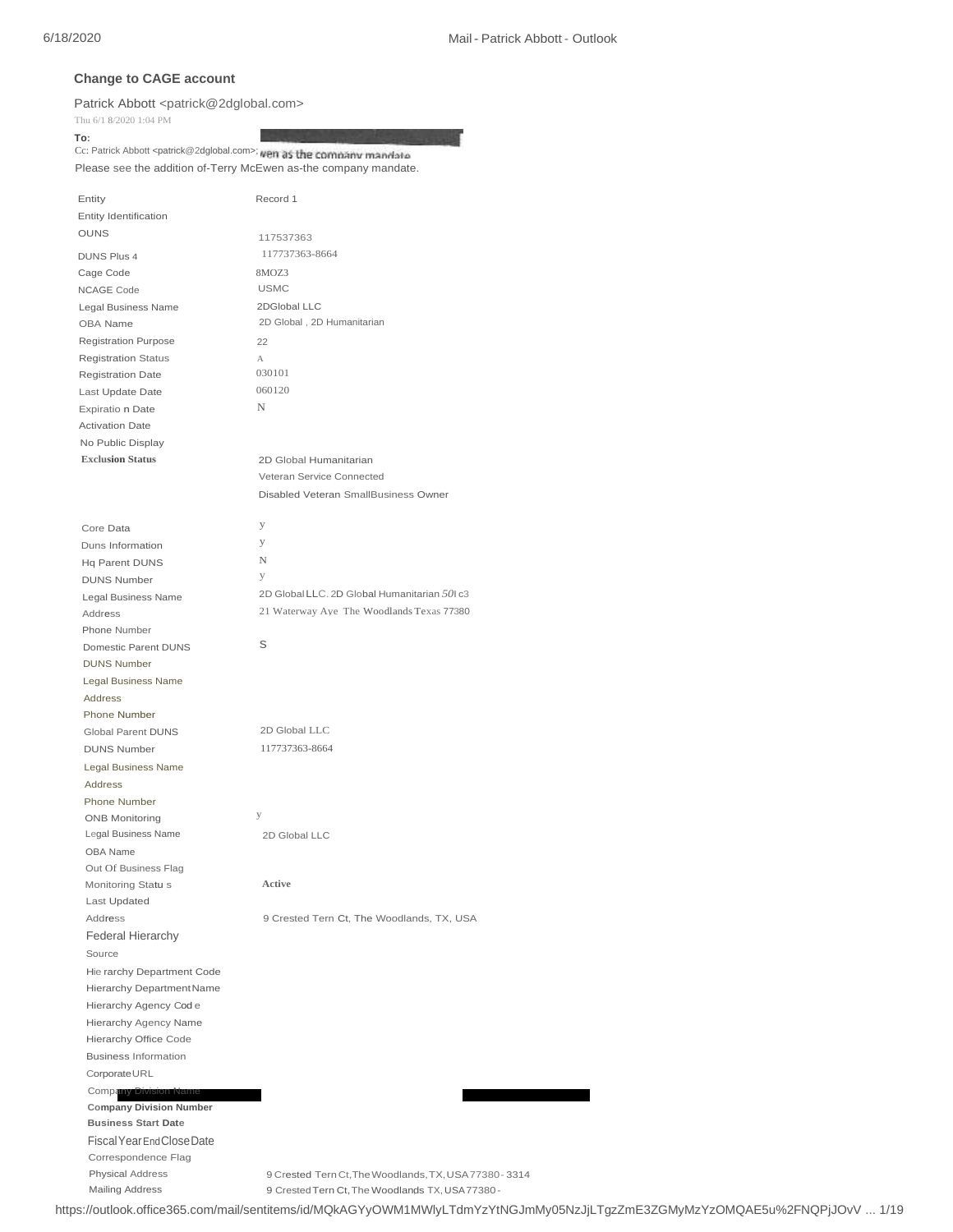#### 6/18/2020 **Mail**- Patrick Abbott - Outlook

| Agency BusinessPurpose         |                                                                                       |
|--------------------------------|---------------------------------------------------------------------------------------|
| Organization Type              | 2KVSOB                                                                                |
| TIN Information                | 0803 38653 0                                                                          |
| Tax Payer Identification Type  | EIN                                                                                   |
| Tax Payer IdentificationNumber | 85-1418607                                                                            |
| General Information            |                                                                                       |
| State Of Incorporation         | TX                                                                                    |
| Country Of Incorporation       | <b>USA</b>                                                                            |
| Company Security Level         | Secret ENTAC 860915                                                                   |
| list Of Business Types         |                                                                                       |
| <b>Business Types</b>          |                                                                                       |
| Code                           |                                                                                       |
| <b>Business Types</b>          |                                                                                       |
| Code                           | 2X                                                                                    |
| <b>Business Types</b>          |                                                                                       |
| Code                           | AS                                                                                    |
| <b>Business Types</b>          |                                                                                       |
| Code                           | H <sub>2</sub>                                                                        |
| <b>Business Types</b>          |                                                                                       |
|                                |                                                                                       |
| Code                           | u                                                                                     |
| <b>Business Types</b>          |                                                                                       |
| Code                           | QF                                                                                    |
| List Of Business Types         |                                                                                       |
| Financial Information          |                                                                                       |
| <b>Credit Card Usage</b>       | N                                                                                     |
| Delinquent Federal Debt        |                                                                                       |
| List Of Financial Inform ation |                                                                                       |
| <b>Financial Account</b>       |                                                                                       |
| <b>Authorization Date</b>      |                                                                                       |
| EFT Information                |                                                                                       |
| Account Type                   | С                                                                                     |
| <b>Financial Institute 1</b>   | <b>WELLS FARGO BANK</b>                                                               |
| Account Number                 |                                                                                       |
| <b>ABA Routing Number</b>      |                                                                                       |
| <b>EFT</b> Waiver              | N                                                                                     |
| Lockbox Number                 |                                                                                       |
| <b>ACH Information</b>         |                                                                                       |
| Financial Institute 2          |                                                                                       |
| <b>Account Number</b>          |                                                                                       |
| <b>ABA RoutingNumber</b>       |                                                                                       |
|                                |                                                                                       |
| <b>EFT Waiver</b>              |                                                                                       |
| Lockbox Number                 |                                                                                       |
| <b>ACH Information</b>         |                                                                                       |
| us Phone                       |                                                                                       |
| Non US Phone                   |                                                                                       |
| <b>FAX Number</b>              |                                                                                       |
| Email                          | patrick@2DG1obal.com                                                                  |
| Remittance Information         | Patrick J Abbott c/o 20 Global LLC                                                    |
| Name                           | 2DGlobal LLC Patrick J Abbott                                                         |
| Address                        | 9 Crested Tern Court, The Woodlands, TX USA, 77380                                    |
| Merchant 1D1                   |                                                                                       |
| Merchant 102                   |                                                                                       |
| Department Code                |                                                                                       |
| Agency Location Code           |                                                                                       |
| Disbursing Office Symbol       |                                                                                       |
| <b>Accounting Station</b>      |                                                                                       |
| Assertions                     |                                                                                       |
| Goods AndServices              |                                                                                       |
| list OfNAICS                   | ۰<br><b>NAICS Code 424690-</b> Specialty Chemical wholesale and distribution          |
|                                | NAICS Code 541613-Marketing "Professional, Scientific, and Technical Services" Sector |
|                                | NAICS Code 621999 Healthcare Technology provider                                      |

• **NAICS Code** 621999-Healthcare Technology provider

• **NAICSCode** 541611- Healthcare Consulting services.

**NAICS Code** 423450- Merchant wholesale distribution of professional medical equipment, instruments, and supplies 54613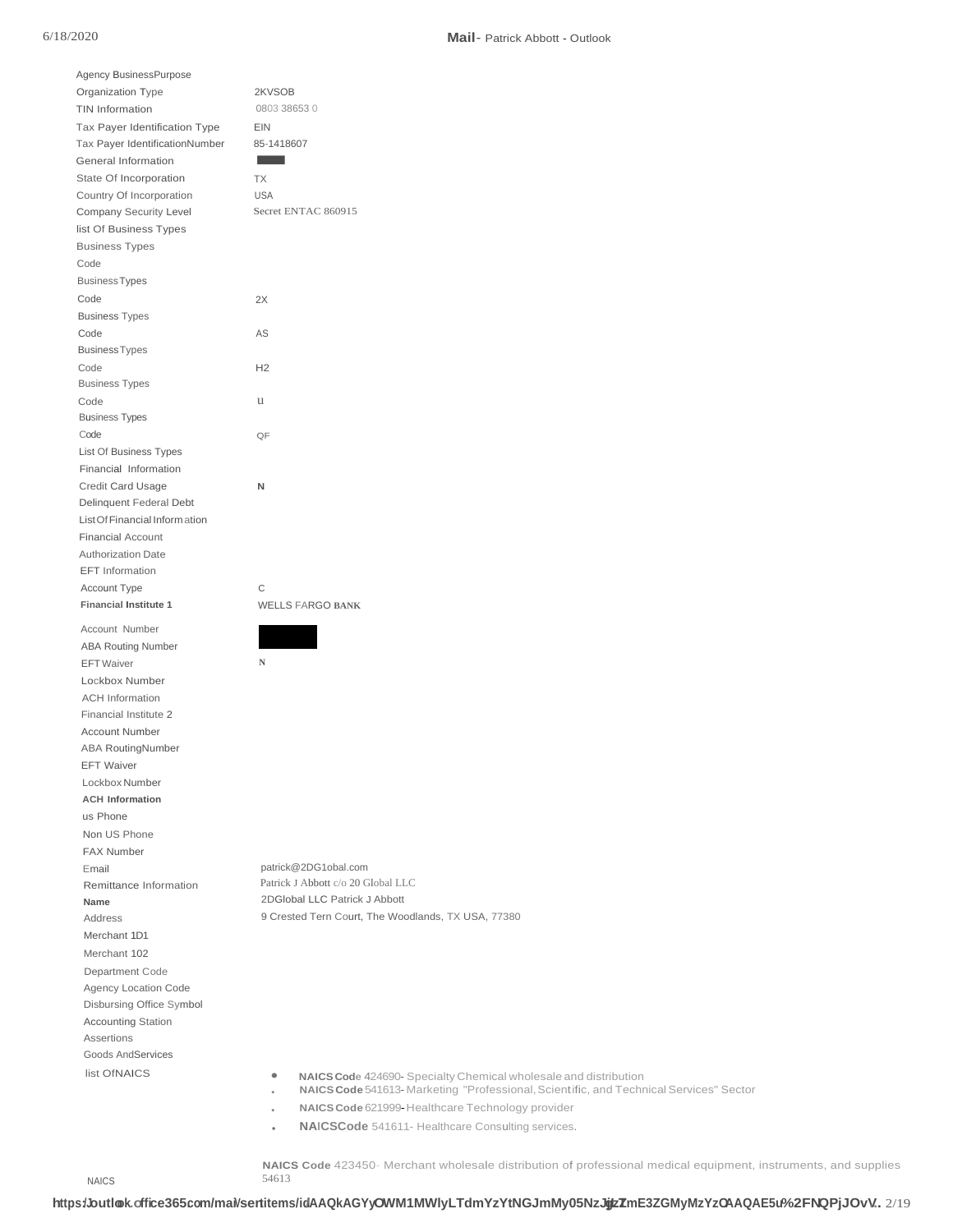

**A** ALERT: SAM.gov will be down for scheduled maintenance Saturday, 07/18/2020 from 8 :oo AM to 10:00 PM

A ALERT: CAGE is experiencing intermittent service interruptions . SAM registrants mayencounter an error validating a CAGE Code . If this happens, please tcy again later.

# Entity Dashboard

• Entity Overview

| 24.11                                                                                                          | <b>Review Assertions</b><br><b>Review Assertions</b> |                                                                                                                                        |                                                                                         |  |  |  |
|----------------------------------------------------------------------------------------------------------------|------------------------------------------------------|----------------------------------------------------------------------------------------------------------------------------------------|-----------------------------------------------------------------------------------------|--|--|--|
|                                                                                                                |                                                      |                                                                                                                                        |                                                                                         |  |  |  |
| <b>Assertions</b>                                                                                              |                                                      | This is a view only screen. If you want to make changes to this entity registration, please sele<.1: My SA.1\1 link, select the entity |                                                                                         |  |  |  |
| Reps & Certs                                                                                                   |                                                      |                                                                                                                                        | registration under Complete Registrations, and then choose the "Update" button.         |  |  |  |
| п                                                                                                              |                                                      |                                                                                                                                        |                                                                                         |  |  |  |
|                                                                                                                | <b>Current Record</b>                                |                                                                                                                                        | Vn::WHISTORICAL RECORD<br>$\boldsymbol{V}$                                              |  |  |  |
|                                                                                                                |                                                      |                                                                                                                                        |                                                                                         |  |  |  |
| • Service Contract ReP-Ort                                                                                     |                                                      |                                                                                                                                        |                                                                                         |  |  |  |
| <b>BioPreferred Report</b>                                                                                     |                                                      |                                                                                                                                        |                                                                                         |  |  |  |
| <b>Exclusions</b>                                                                                              | Goods & Se rvices :                                  |                                                                                                                                        |                                                                                         |  |  |  |
| ReP-Om<br>• Active Exclusions<br>Inacti veExclusions<br>Excluded Famil Y.<br><b>Members</b><br>RETURN TOSEARCH | <b>NAICS Codes Selected</b>                          |                                                                                                                                        |                                                                                         |  |  |  |
|                                                                                                                |                                                      |                                                                                                                                        |                                                                                         |  |  |  |
|                                                                                                                | 541611                                               |                                                                                                                                        | AdministrativeManagement and General .Mana geme nt Consulting Services                  |  |  |  |
|                                                                                                                | 541613                                               | Yes                                                                                                                                    | Marketing Consulting Selvices                                                           |  |  |  |
|                                                                                                                | 621999                                               |                                                                                                                                        | All Othe r Miscellaneous Ambulatory Health Care Services                                |  |  |  |
| CoreData                                                                                                       |                                                      | <b>Product &amp; Service Codes Selected</b>                                                                                            |                                                                                         |  |  |  |
|                                                                                                                | <b>PSC</b>                                           |                                                                                                                                        | Description                                                                             |  |  |  |
|                                                                                                                | AN72                                                 |                                                                                                                                        | R&D-MEDICAL: SPECIALIZEDMEDICALSE RVICES (APPLIED                                       |  |  |  |
|                                                                                                                |                                                      |                                                                                                                                        | RESEARCH/EXPLORATORY DEVELOPMENI')                                                      |  |  |  |
|                                                                                                                | 377                                                  |                                                                                                                                        | <b>ADHESIVES</b>                                                                        |  |  |  |
|                                                                                                                | 10                                                   |                                                                                                                                        | R&D- MEDICAL: SPECIALIZED MEDICALSERVICES(COMMERCIALIZED)                               |  |  |  |
|                                                                                                                | 21                                                   |                                                                                                                                        | SURGICAL DRESSINGMATERIALS                                                              |  |  |  |
|                                                                                                                |                                                      |                                                                                                                                        | R&D-MODALTRANSPORTATION SURFACEMOTOR VEHICLES (BASIC<br>RESEARCH)                       |  |  |  |
|                                                                                                                | AG31                                                 |                                                                                                                                        | R&D-ENERGY: GEOTHERMAL (BASIC RESEARCH)                                                 |  |  |  |
|                                                                                                                | AC62                                                 |                                                                                                                                        | R&D-DEFENSE SYSTEM: ELECTRONICS/COMMUNICATIONEQUIPMENT                                  |  |  |  |
|                                                                                                                |                                                      |                                                                                                                                        | (APPLIED RESEARCH/EXPLORATORYDEVELOPMENf)                                               |  |  |  |
|                                                                                                                | AG33                                                 |                                                                                                                                        | R&D. ENEI:IGY: GEOTHERMAL (ADVANCED DEVELOPMENT)                                        |  |  |  |
|                                                                                                                | AN92                                                 |                                                                                                                                        | R&D-MEDICAL: OTHER (APPLIED RESEARCH/EXPLORATORY DEVELOPMENT)                           |  |  |  |
|                                                                                                                | AZ12                                                 |                                                                                                                                        | R&D- OTH ER RESEARCH AND DEVELOPMENT (APPLIED                                           |  |  |  |
|                                                                                                                |                                                      |                                                                                                                                        | RESEARCH/ EXPLORATORY DEVELOPMENT)                                                      |  |  |  |
|                                                                                                                | AR 12                                                |                                                                                                                                        | R&D-SPACE: AERONAIITICS/SPACETECHNOLOGY (APPLIED                                        |  |  |  |
|                                                                                                                |                                                      |                                                                                                                                        | RESEARCH/EXPLORATORYDEVELOPMENT)                                                        |  |  |  |
|                                                                                                                | AN97                                                 |                                                                                                                                        | R&D - MEDICAL: OTHER (COMMERCIAf.IZED)                                                  |  |  |  |
|                                                                                                                | AJ51                                                 |                                                                                                                                        | R&D-GENERAL SCIENCE/TECHNOLOGY:LIFE SCIENCES (BASIC RESEARCH)                           |  |  |  |
|                                                                                                                | 7360                                                 |                                                                                                                                        | SETS, KITS, OIITFITS AND MODULES, FOOD PREPERATION ANDSERVING                           |  |  |  |
|                                                                                                                | AJ56                                                 |                                                                                                                                        | R&D-GENERAL SCIENCE/TECHNOLOGY: LIFESCIENCES<br>(MANAGEMENT/S UPPORn                    |  |  |  |
|                                                                                                                |                                                      |                                                                                                                                        |                                                                                         |  |  |  |
|                                                                                                                | Ah s                                                 |                                                                                                                                        | R&D- GENERAL SCIENCE/ TECHNOLOGY: PHYSICALSCIENCES (OPERATIONAL<br>SYSTEMS DEVELOPMENT) |  |  |  |
|                                                                                                                |                                                      |                                                                                                                                        | R&D-ENERGY WIND (COMMERCIAIZED)                                                         |  |  |  |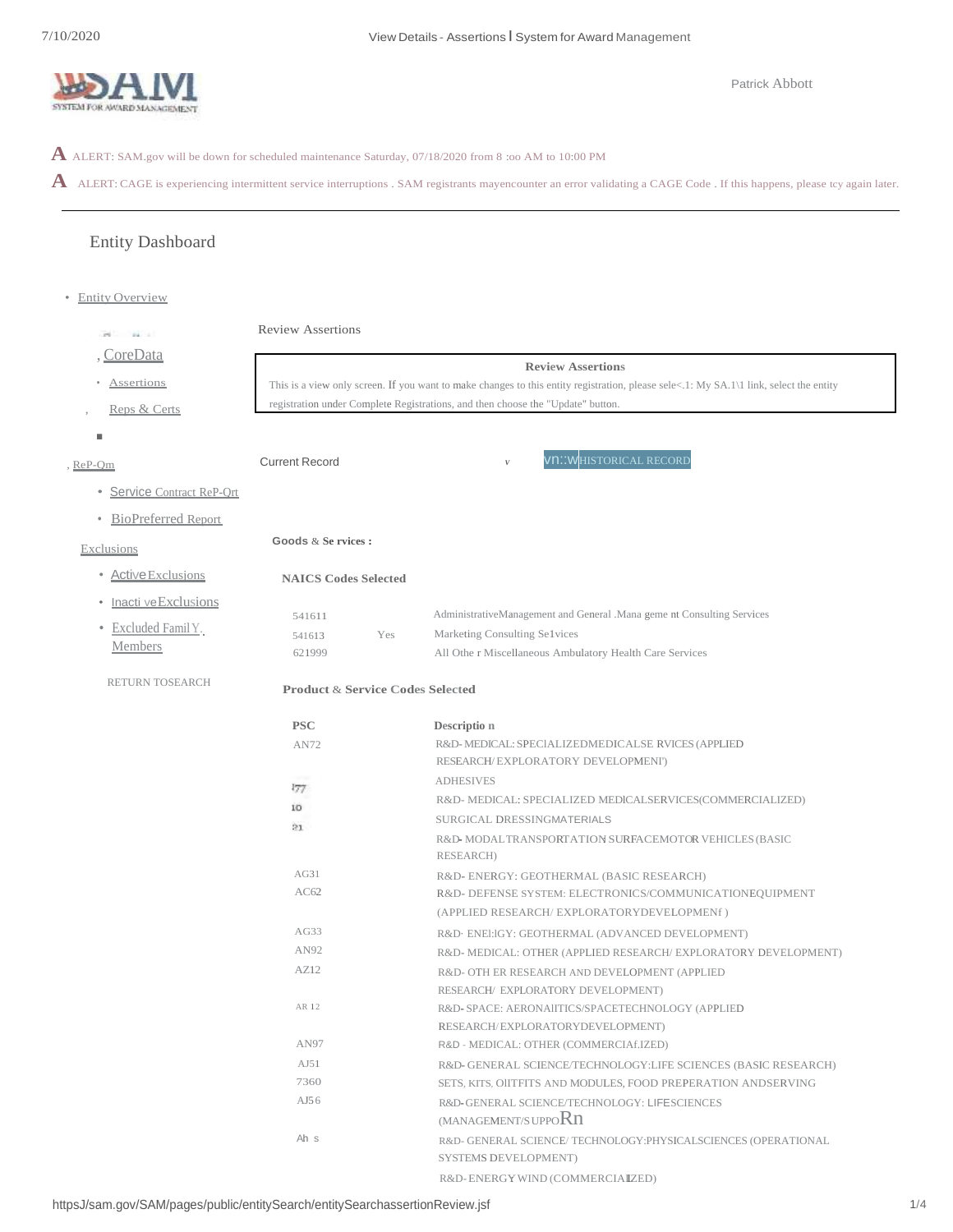# View Details - Assertions I System for Award Management

|                  | view Details - Assertions i System for Award Management                                                                        |
|------------------|--------------------------------------------------------------------------------------------------------------------------------|
| <b>PSC</b>       | Description                                                                                                                    |
| AJ14             | R&D- GENERAL SCIENCE/TECHNOLOGY: PHYSICAL SCIENCES (ENGINEERING<br>DEVELOPME.)                                                 |
| AN93             | R&D- MEDICAL: OTHER (ADVANCED DEVELOPMENT)                                                                                     |
| 6810             | <b>CHEMICALS</b>                                                                                                               |
| AG34             | R&D-ENERGY: GEOTHERMAL (ENGINEERING DEVELOPMENT)                                                                               |
| <b>AN73</b>      | R&D-MEDICAL: SPECIALIZED MEDICAL SERVICES (ADVANCED DEVELOPMENT)                                                               |
|                  | TECHNICAL REPRESENTATIVE-MEDICAL, Dfi1."AL, MID VETERINARY                                                                     |
| Lo65             | <b>EOUIPMENTAND SUPPLIES</b>                                                                                                   |
| AR.Is            | R&O- SPACE: AERONAtmCS/SPACETECHNOLOGY (OPERATIONAL SYSTEMS<br>DEVELOPMfu'ff)                                                  |
| AN94             | R&D- MEDICAL: OTHER (ENGINEERING DEVELOPMENT)                                                                                  |
| AD52             | R&D-DEFENSE OTHER: FUELS/LUBRICANTS (APPLIED                                                                                   |
|                  | RESEARCH/EXPLORATORY DEVELOPMENT)                                                                                              |
| AG43             | R&D-ENERGY: WIND (ADVANCED DEVELOPMENT)                                                                                        |
| 6508             | MEDICATED COSMETICS AND TOILETRIES                                                                                             |
| AD <sub>57</sub> | R&D- DEFENSE OTHER: FUELS/LUBRICANTS(COMMERCIALIZED)                                                                           |
| Lo23             | TECHNICAL REPRESENTATIVE GROUND EFFECT VEHICLES, MOTOR VEHICLES,<br><b>TRAILERS. AND CYCLES</b>                                |
|                  | R&D-SPACE: AERONAtmCS/SPACETECHNOLOGY (ENGINEERING)                                                                            |
| AR14             | DEVELOPMfu'fD                                                                                                                  |
|                  | MISCELLANEOUS CHEMICAL SPECIALTIES                                                                                             |
| 6850             |                                                                                                                                |
| Uoo4             | EDUCATION/TRAINING SCIENTIFIC/MANAGEMENT                                                                                       |
| AG37             | R&D-ENERGY: GEOTHERMAL (COMMERCIALIZED)                                                                                        |
| AG41             | R&D-ENERGY: WIND (BASIC RESEARCH)                                                                                              |
| AD6t             | R&D-DEFENSE OTHER: CONSTRUCTON (BASIC RESEARCH)                                                                                |
| Lo31             | TECHNICAL REPRESENTATIVE- BEARINGS                                                                                             |
| AJ16             | R&D- GENERAL SCIENCE/TECHNOLOGY: PHYSICAL SCIENCES<br>(MANAGEMENT/SUPPORn                                                      |
| AG36             | R&D-ENERGY: GEOTHERMAL (MANAGEMENT/S UPPORT)                                                                                   |
| <b>AN71</b>      | R&D-MEDICAL: SPECIALIZED MEDICAL SERVICES (BASIC RESEARCH)                                                                     |
| AS91             | R&D-MODALTRANSPORTATION: OTHER MODAL (BASIC RIISEARCH)                                                                         |
| <b>AN17</b>      | R&D-MEDICAL: BIOMEDICAL{COMMERCIALTZED)                                                                                        |
| AS13             | R&D- MODAL TRANSPORTATION: AIR (ADVANCED DEVELOPMENT)                                                                          |
| 6540             | OPHTHALMIC INSTRUMENTS, EQUIPMENT, AND SUPPLIES                                                                                |
| AS93             | R&D- MODAL TRANSPORTATION: OTHER MODAL (ADVANCED DEVELOPMENT)                                                                  |
| AR17             | R&D- SPACE: AERONAUTICS/SPACETECHNOLOGY (COMMERCIALIZED)                                                                       |
| A.Ju             | R&D- GENERAL SCIENCE/TECHNOLOGY: PHYSICAL SCIENCES (BASIC<br>RESEARCH)                                                         |
| AS12             | R&D-MODALTRANSPORTATION: AIR{APPLIED RESEARCH/EXPLORATORY                                                                      |
|                  | DEVELOPMENT)                                                                                                                   |
|                  | R&D- MEDICAL: BIOMEDICAL (ADVANCED DEVELOPMENT)                                                                                |
| AN13             |                                                                                                                                |
| AZ14             | R&D- OTHER RESEARCH AND DEVELOPMENT (ENGINEERING DEVELOPMENT)<br>R&D-MODALTRANSPORTATION: SURFACE MOTOR VEHICLF.S (ENGINEERING |
| AS24             | <b>DEVELOPMEND</b>                                                                                                             |
| AJ53             | R&D-GENERAL SCIENCE/TECHNOLOGY: LIFESCIENCES (ADVANCED<br>DEVELOPMENT")                                                        |
| AD54             | R&D- DEFENSE OTHER: FUELS/LUBRICANTS(ENGINEERING DEVELOPMENT)                                                                  |
| AC61             | R&D - DEFfu'ISE SYSTEM: ELECTRONICS/COMMUNICATION EQUIPMENT {BASIC<br>RESEARCH)                                                |
| AN95             | R&D- MEDICAL: OTHER (OPERATIONAL SYSTEMS DEVELOPMENT)                                                                          |
| 9620             | MINERALS, NATURAL ANDSYNTHETIC                                                                                                 |
| AZ.u             | R&D-OTHER RESEARCH AND DEVELOPMENT (BASIC RESEARCH)                                                                            |
| AN16             | R&D- MEDICAL: BIOMEDICAL (MANAGEMENT/SUPPORT)                                                                                  |
| 9999             | <b>MISCELLANEOUS ITEMS</b>                                                                                                     |
| Lo56             | TECHNICAL REPRESENTATVIE- CONSTRUCTION AND BUTLDING MATERIALS                                                                  |
| AG44             | R&D-ENERGY: WIND{ENGINEERrNG DEVELOPMENT)                                                                                      |
| AG46             | R&D-ENERGY: \VIND (MANAGEMENT/SUPPORT)                                                                                         |
| AJ52             | R&D-GENERALSCIENCE/TECHN@OGY: LIFE SCIENCES (APPLIED                                                                           |
|                  | RESEARCH/EXPLORATORYDEVELOPMENT)                                                                                               |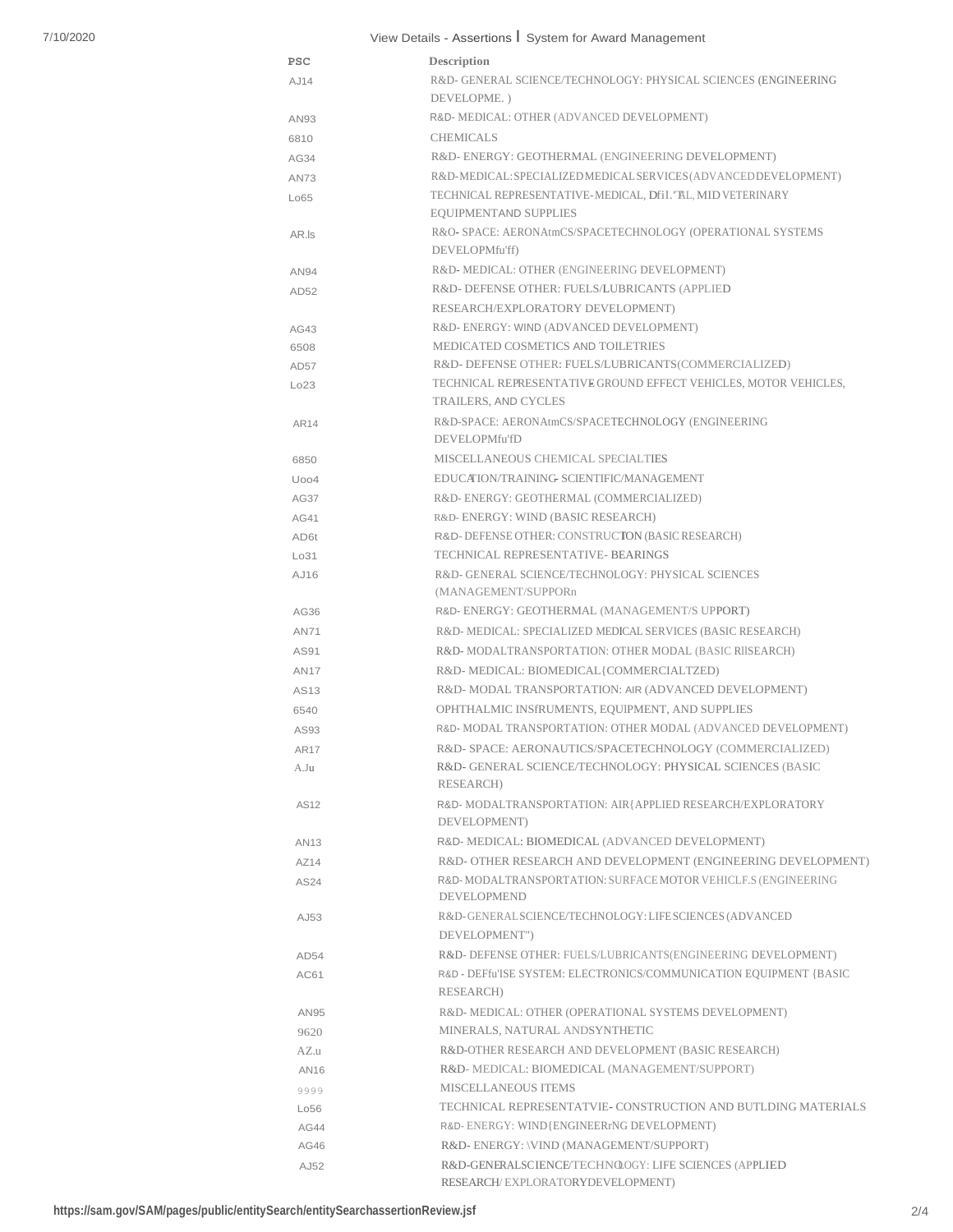# View Details - Assertions I System for Award Management

| <b>PSC</b>        | Descriptio n                                                                                   |
|-------------------|------------------------------------------------------------------------------------------------|
| AR <sub>16</sub>  | R&D-SPACE: AERONAUTICS/SPACE TECHNOLOGY (MANAGEMENT/SUPPOR'D                                   |
| AG45              | R&D-ENERGY: WIND (OPERATIONAL SYSFEMS DEVELOPMENT)                                             |
| AS14              | R&D-MODAL TRANSPORTATION: AIR (ENGINEERING DEVELOPMEN'D)                                       |
| ARI3              | R&D-SPACE: AERONAUTICS/SPACETECHNOLOGY (ADVANCED DEVELOPMENT)                                  |
| Lo68              | TECHNICAL REPRESE.iTTATIVE- CHEMICALS AND CHEMICAL PRODUCTS                                    |
| AD63              | R&D-DEFENSE OTHER: CONSTRUCTION (ADVANCED DEVELOPMENT)                                         |
| $A$ J $55$        | R&D- GEI-. RAL SCIENCE/TECHNOLOGY: LIFE SCIENCES (OPERATIONAL                                  |
|                   | SYSTEMSDEVELOPMENT)                                                                            |
| AJ12              | R&D- GENERAL SCIIINCE/TECHNOLOGY: PHYSICAL SCIENCES (APPLIED                                   |
|                   | RESEARCH/EXPLORATORYDEVELOPMEN'D                                                               |
| ARn               | R&D-SPACE: AERONAUTICS/SPACETECHNOLOGY (BASIC RESEARCH)                                        |
| <b>AN74</b>       | R&D- MEDICAL: SPECIALIZED MEDICAL SERVICES (ENGINEERING                                        |
|                   | DEVELOPMENT)                                                                                   |
| ADss              | R&D-DEFENSE OTHER: FUELS/LUBRICANTS(OPERATIONAL SYSTEMS                                        |
|                   | DEVELOPMENT)                                                                                   |
| AJ13              | R&D-GENERAL SCIENCE(fECHNOLOGY: PHYSICAL SCIENCES (ADVANCED                                    |
|                   | DEVELOPMENI')                                                                                  |
| 6515              | MEDICAL AND SURGICAL INSTRUMENTS, EQUIPMENT, AND SUPPLIES                                      |
| AZ15              | R&D-OTHER RESEARCH AND DEVELOPMENT (OPERATIONAL SYSTEMS                                        |
|                   | <b>DEVELOPMEN'D</b>                                                                            |
| Lo66              | TECHNICAL REPRESENTATIVE- INSTRUMENTS A,"\ID LABORATORY EQUIPMENT                              |
| AS22              | R&D-MODALTRANSPORTATION: SURFACE MOTOR VEHICLES (APPLIED                                       |
|                   | RESEARCH/EXPLORATORYDEVELOPMENT)                                                               |
| AD62              | R&D-DEFENSE OTHER: CONSTRUCTION (APPLIED RESEARCH/EXPLORATORY                                  |
|                   | DEVELOPMENT)                                                                                   |
| Lo42              | TECHNICAL REPRESEITTATIVE- FIRE FIGHTING, RESCUE, ANDSAFETY                                    |
|                   | EQUIPMENT; ENVIRONMENTAL PROTECTION EQUIPMENT ANDI\1ATERIAJ11                                  |
| AS94              | R&D- MODAL TRAITSPORTAT!ON: OTHER MODAL (ENGINEERING                                           |
|                   | <b>DEVELOPMEN'D</b>                                                                            |
| A <sub>J57</sub>  | R&D-GENERAL SCIENCE/TECHNOLOGY:LIFE SCIENCES (COMMERCIALIZED)                                  |
| AJ54              | R&D- GENERAL SCIENCE/TECHNOLOGY: LIFE SCIENCES (ENGINEERING                                    |
|                   | <b>DEVELOPMEN'D</b>                                                                            |
| AC63              | R&D-DEFENSE SYSTEM: ELECTRONICS/COMMUNICATION EQUIPMENT                                        |
|                   | (ADVANCED DEVELOPME.i'IT)                                                                      |
| AN15              | R&D- MEDICAL: BIOMEDICAL (OPERATIONAL SYSTEMS DEVELOPMENT)                                     |
| AJ17              | R&D- GENERAL SCIENCE(fECHNOLOGY: PHYSICAL SCIENCES                                             |
|                   | (COMMERCIALIZED)                                                                               |
| AZ13              | R&D- OTHER RESEARCH AND DEVELOPMENT (ADVANCED DEVELOPMEN'D                                     |
| U <sub>0</sub> 01 | EDUCATION TRAINING- LECTURES                                                                   |
| AS25              | R&D - MODAL TRANSPORTATIONSURFACE MOTOR VEHICLES (OPERATIONAL                                  |
|                   | SYSTEMS DEVELOPMENT)                                                                           |
| AN96              | R&D- MEDICAL: OTHER (MANAGEMENT/SUPPORT)                                                       |
| Lo26              | TECHNICAL REPRESENTATIVE TIRES AND TUBES<br>R&D- MEDICAL: BIOMEDICAL (ENGINEERING DEVELOPMEN'D |
| <b>AN14</b>       |                                                                                                |
| AS97              | R&D-MODAL TRANSPORTATION: OTHER MODAL (COMMERCIALIZED)                                         |
| AS96              | R&D-MODALTRANSPORTATION: OTHER MODAL (MANAGE-I\1ENT/SUPPORT)                                   |
| AG32              | R&D-ENERGY: GEOTHERMAL (APPLIED RESEARCH/EXPLORATORY                                           |
|                   | <b>OEVELOPMEN'D</b>                                                                            |
| AS95              | R&D-MODALTRANSPORTAION: OTHER MODAL (OPERATIONAL SYSTEMS                                       |
|                   | DEVELOPMENT)                                                                                   |
| AG42              | R&D-ENERGY: WIND(APPLIEDRESEARCH/EXPLORATORYDEVELOPMEN'D                                       |
| AD53              | R&D- DEFEI/SE OTHER: FUELS/LUBRICANTS(ADVANCED DEVELOPMEN'D                                    |
| AD51              | R&D-DEFENSE OTHER: FUELS/LUBRICANTS (BASIC RESEARCH)                                           |
| AG35              | R&D-ENERGY: GEOTHERMAL (OPERATIONAL SYSTEMS DEVELOPMENI')                                      |
| Lo28              | TECHNICAL REPRESENTATIVE-ENGINES, TURBINES, AND COMPONENTS                                     |
| AS23              | R&D- MODAL TRANSPORTATION: SURFACE MOTOR VEHICLES (ADVANCED                                    |
|                   | DEVELOPMENT)                                                                                   |
| U <sub>0</sub> 99 | EDUCATION/TRAINING-OTHER                                                                       |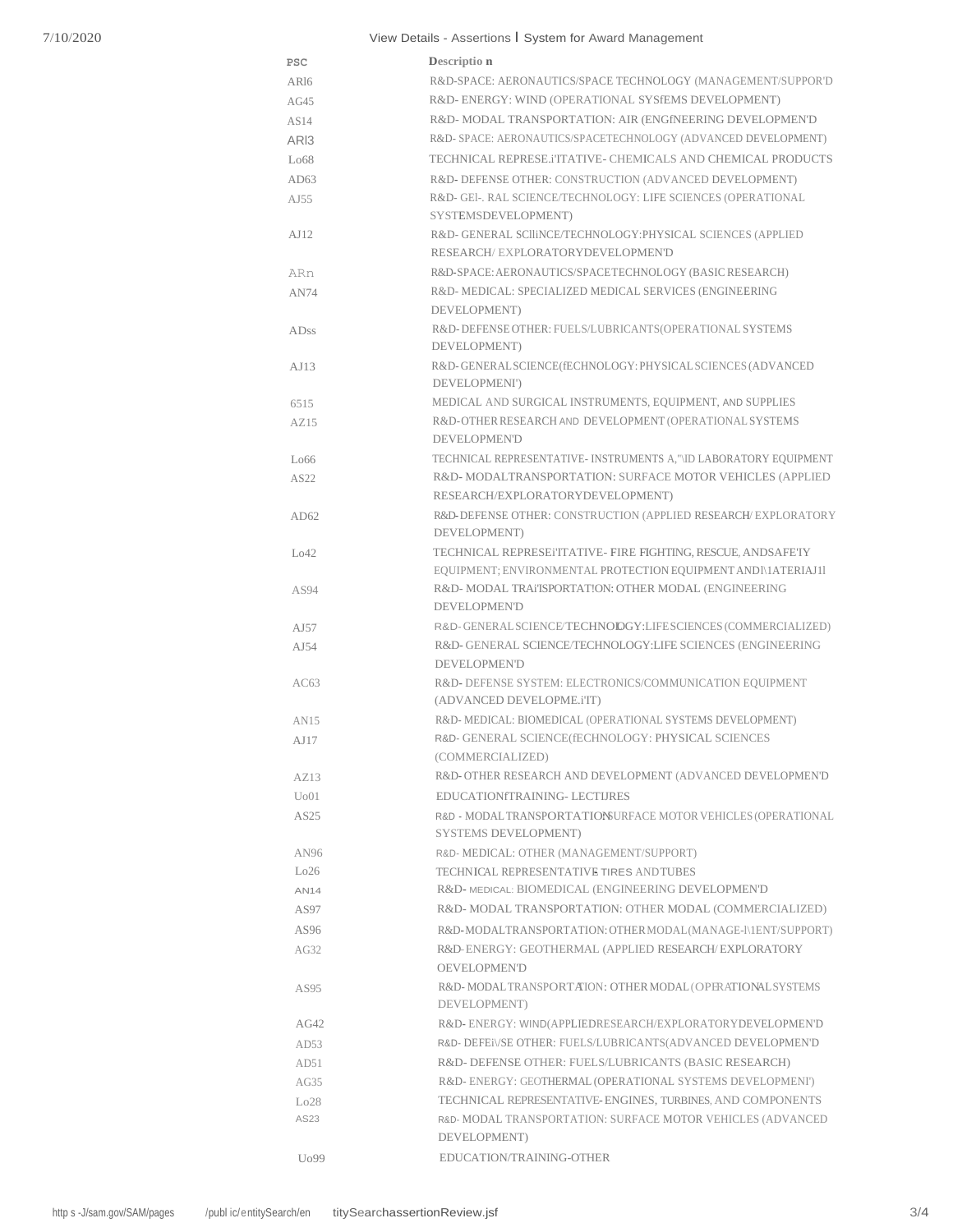# View Details - Assertions I System for Award Management

| PSC  | Description                                                      |
|------|------------------------------------------------------------------|
| AS92 | R&D-MODALTRANSPORTATION: OTHER MODAL (APPLIED                    |
|      | RESEARCH/EXPLORATORY DEVELOPMENT)                                |
| AN12 | R&D-MEDICAL: BIOMEDICAL (APPLIED RESEARCH/EXPLORATORY            |
|      | DEVELOPMENT)                                                     |
| 1058 | TECHNICAL REPRESENTATIVE- COMMUNICATION, DETECTION, AND COHERENT |
|      | <b>RADIATION EOUIPMENT</b>                                       |
| 1025 | TECHNICAL REPRESENTATIVE- VEHICULAR EQUIPMENT COMPONENTS         |
| 6505 | DRUGS A t''D BIOLOGICALS                                         |

# **Size Metrics**

#### **World Wide:**

Total Receipts (3 year average): Average Number of Employees (12 month average):



=

**Locatio n{Q P.tion aJ).;**

Annual Receipts(3 Year Average): Average Number of employees (12 Month Average):

#### **EDI Information**

Do you wish to enter EDI Information for your non-government entity? No

#### **Disaster Response Infonnation**

| Doyou wish to be included in the Disaster Response Registry? | Yes            |
|--------------------------------------------------------------|----------------|
| Does your company require bonding to bid on Contracts?       | N <sub>0</sub> |
| G!: !! arAP.hic_Area Served:                                 |                |
| Any State                                                    |                |

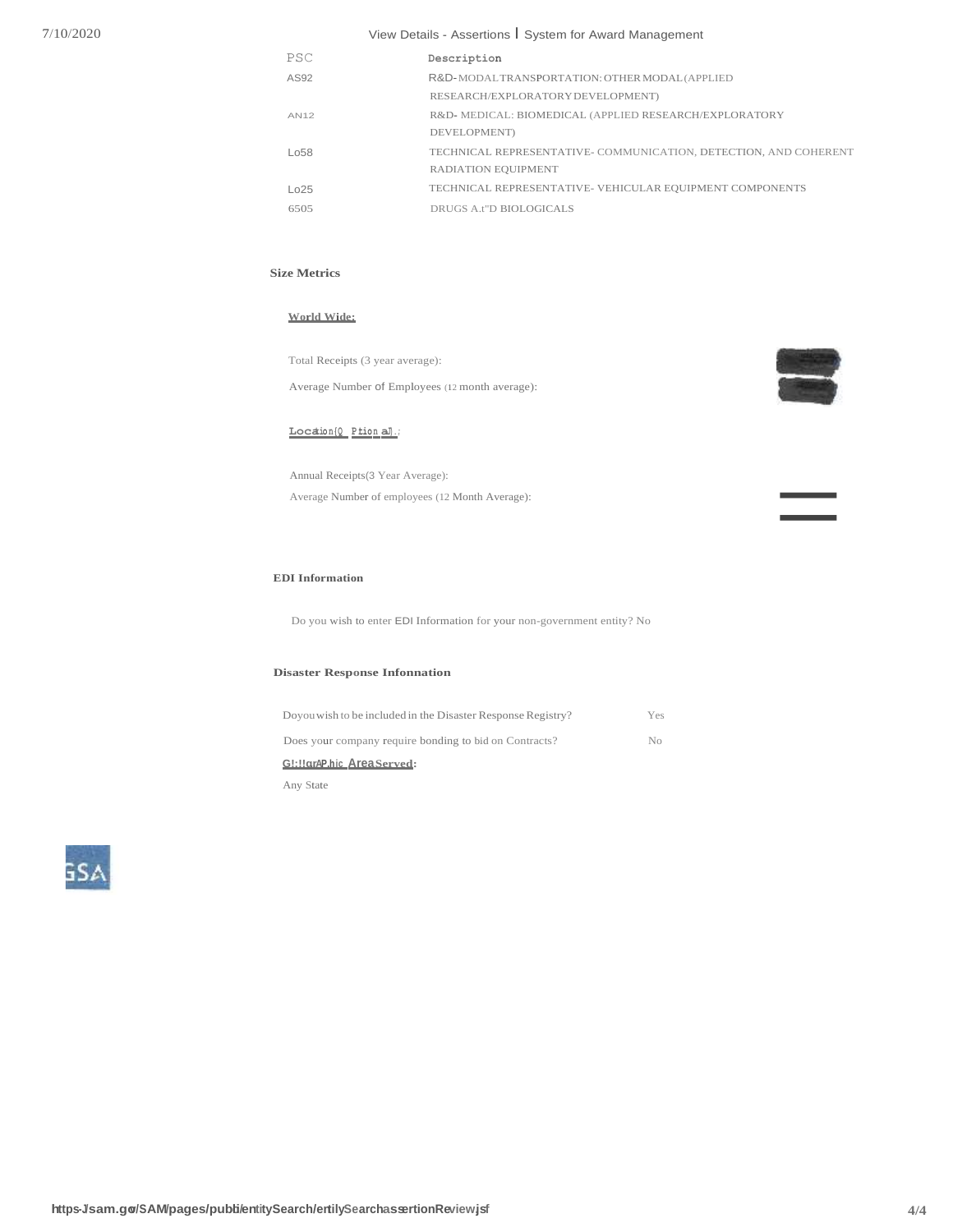## View Details - Review FAR/DFARS Reps and Certs | System for Award Management

withFAR 52.209-7 Information Regarding Responsibility Matters and with requirements to report executive compensation data in accordance with FAR 52.204-10 Reporting Executive Compensation and First-Tier Subcontract Awards.

filR.5:1d93:bCertificate of Independent PriceDetermination.

.l::t.B..5.t.£2.43: TaxpayerIdentification

.1:LIB.5.:.Jm.4:5:Women-Owned Business (Other Than Small Business)

UR 52.20,1::17c; Ownership or Control of Offeror

FAR., 2.20.1 Predecessor of Offeror

fd&Sfu.±!1.4 Covered TelecommunicationsEquipment or Services - Representation

UR.5LJQ9.:; L: Prohibition on Contracting with Inverted Domestic Corporations-Representation

.1:1:11i.5 9:s;Certification Regarding Responsibility Matters

 $\mathcal{L}^{\text{max}}(\mathcal{Y})$ 

.l:aB.S;L;tQ9.:JLRepresentation by Corporations Regarding Delinquent Tax Liability or a Felony Conviction und/r anyF"fral Law

MB.s::.212-3; Offeror Representations and Certifications-CommercialItems

The NAICS Codes you selected on the Goods and Services pageof this registration are listed in the table under 52.219-1(c). Those NAICS Codes for which you are identified as small serve to complete the small business concern representatioq.Jn52.219-1(c)(1). i, st

I!P, .!. ocated You are certifying to yoursizestatus forall the NAICS codes in the table. Please review it carefully. The Y/N in the "Small Business?" column. A "Y" indicates "Small" and "N" indicates "Other than Small." This status is derived from the SBA's sizestandards basedon the size metrics you entered.

The NAICS Codes shown are only those you selected. Use the "View More" button to see your entity's sizes tatus for any NAICS Code.

**EAR** 52.21.1: 1.4i Place of rerformance-Sealed Bidding

#### **FAR 5 5::2:Placeof Performance**

EAB.5 9;:1;Small Business Program Representations (Alternate I)

The NAICS Codes you selected on the Goods and Services pageof this registration are listed in the table under 52.219-1(c). Those NAJCS Codes for which you are identified as small serve to complete the small business concern representation in 52.219-1(c)(1).

You are certifying to your sizes tatus for all the NAICS codes in the table. Please review it carefully. The Y/N answers are located in the "Small Business?" column. A "Y" indicates "Small" and "N" indicates "Other than Small." This statusis derived from the SBA's sirestandards based oo the size metrics you entered.

The NAJCS Codes shown are only thoseyou selected. Use the "View More" button to see your entity's sizes tatus for any NAICS Code.

fAK 5:u i9-2: Equal Low Bids

.EAR.52.222-18: Certification Regarding Knowledge of Child Labor for Listed End Products

 $E/R$ 5 Previous Contracts and Compliance Reports

FAR 52 .222 -25, AffirmativeAction Compliance

.EAR..'i 4lt Exemption from Application of the Service Contract LaborStandards to Contracts for Maintenance, Calibration, or Repair of Certain Equipment-Certification

DIB., 52.222-5 Exemption from Application of the Service Contra et LaborStandards to Contracts for Certain Services-Certification

fAR.S.L.2.23:.4 Recove red Material Certification